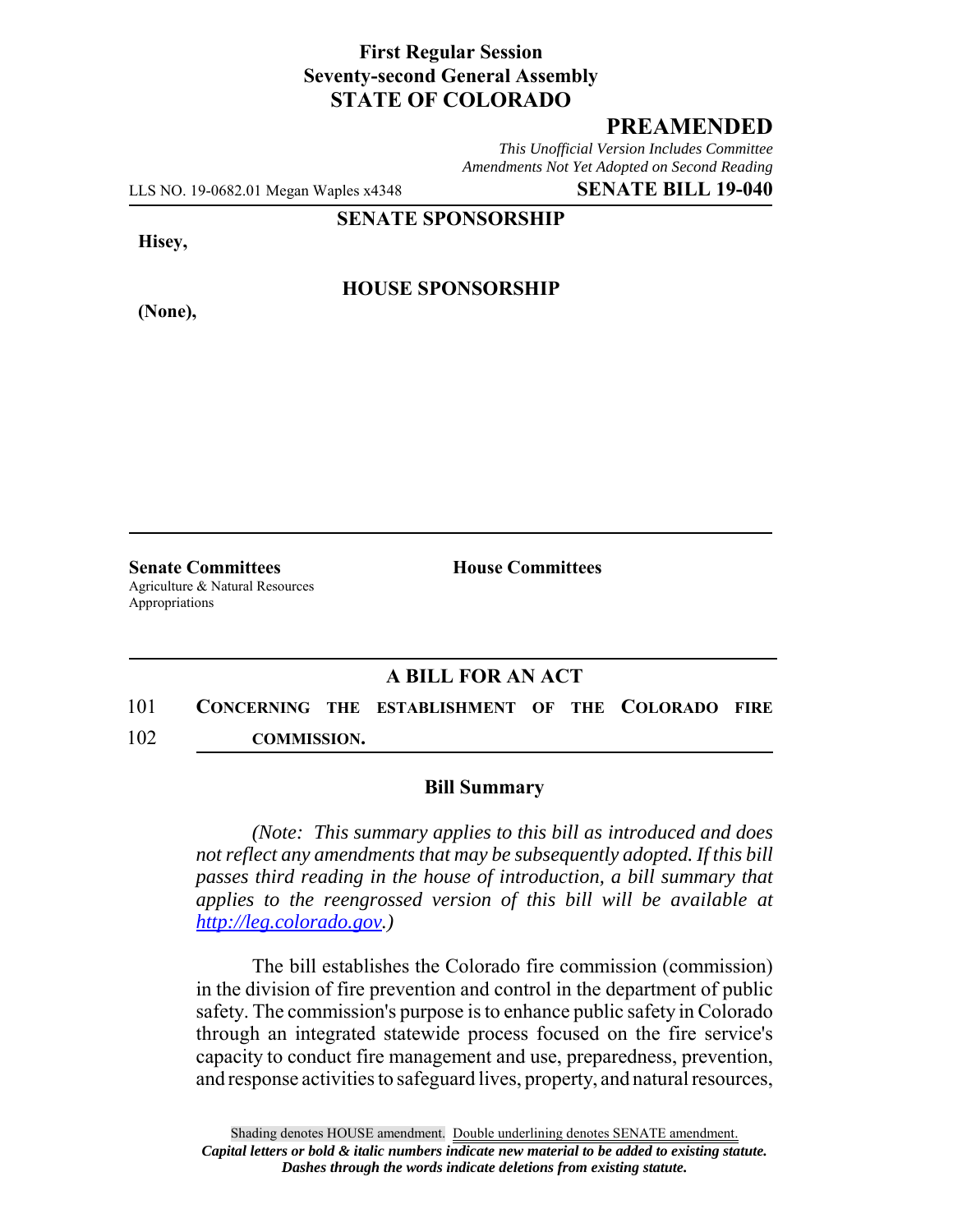and increase the resiliency of local and regional communities. The commission may establish task forces to study and make recommendations on specific subjects within the commission's areas of study. The commission is repealed effective September 1, 2024, and is subject to a sunset review prior to its repeal.

| $\mathbf{1}$   | Be it enacted by the General Assembly of the State of Colorado:         |
|----------------|-------------------------------------------------------------------------|
| $\overline{2}$ | <b>SECTION 1.</b> In Colorado Revised Statutes, add 24-33.5-1233 as     |
| 3              | follows:                                                                |
| $\overline{4}$ | 24-33.5-1233. Colorado fire commission - creation - powers              |
| 5              | and duties - report - legislative declaration - repeal. (1) Legislative |
| 6              | declaration. (a) THE GENERAL ASSEMBLY HEREBY FINDS THAT:                |
| $\overline{7}$ | (I)<br>THE<br>DIVISION HAS<br><b>ENGAGED</b><br>IN<br>TWO-YEAR,<br>A    |
| 8              | STAKEHOLDER-DRIVEN STRATEGIC PLANNING EFFORT TO EVALUATE FIRE           |
| 9              | PROGRAMS THROUGHOUT THE STATE AND IDENTIFY AREAS IN WHICH THE           |
| 10             | STATE CAN BETTER SUPPORT ITS PARTNERS;                                  |
| 11             | (II) A COMMISSION STRUCTURE WILL ENSURE ACCOUNTABILITY                  |
| 12             | AND CREATE AN EFFICIENT AND STREAMLINED STATEWIDE PROCESS FOR           |
| 13             | ISSUING RECOMMENDATIONS, DRIVING IMPLEMENTATION OF SPECIFIC             |
| 14             | ACTIONS AND POLICIES, AND REPORTING ON PROGRESS AND LESSONS             |
| 15             | LEARNED;                                                                |
| 16             | (III) A COMMISSION WILL ALSO HELP THE STATE TO BE PROACTIVE             |
| 17             | ON WILDFIRE ISSUES, AND TO DEVELOP A COMPREHENSIVE APPROACH THAT        |
| 18             | EMBRACES MITIGATION, PREVENTION, AND PREPAREDNESS; AND                  |
| 19             | (IV) ESTABLISHING A FIRE COMMISSION WILL ALLOW THE STATE TO             |
| 20             | CONTINUE TO DEVELOP LONG-TERM STRATEGIES AND RECOMMENDATIONS            |
| 21             | ON COMPLEX FIRE ISSUES.                                                 |
| 22             | (b)<br>THEREFORE, THE GENERAL ASSEMBLY DECLARES THAT                    |
| 23             | ESTABLISHING A COLORADO FIRE COMMISSION SERVES THE INTERESTS OF         |

-2- 040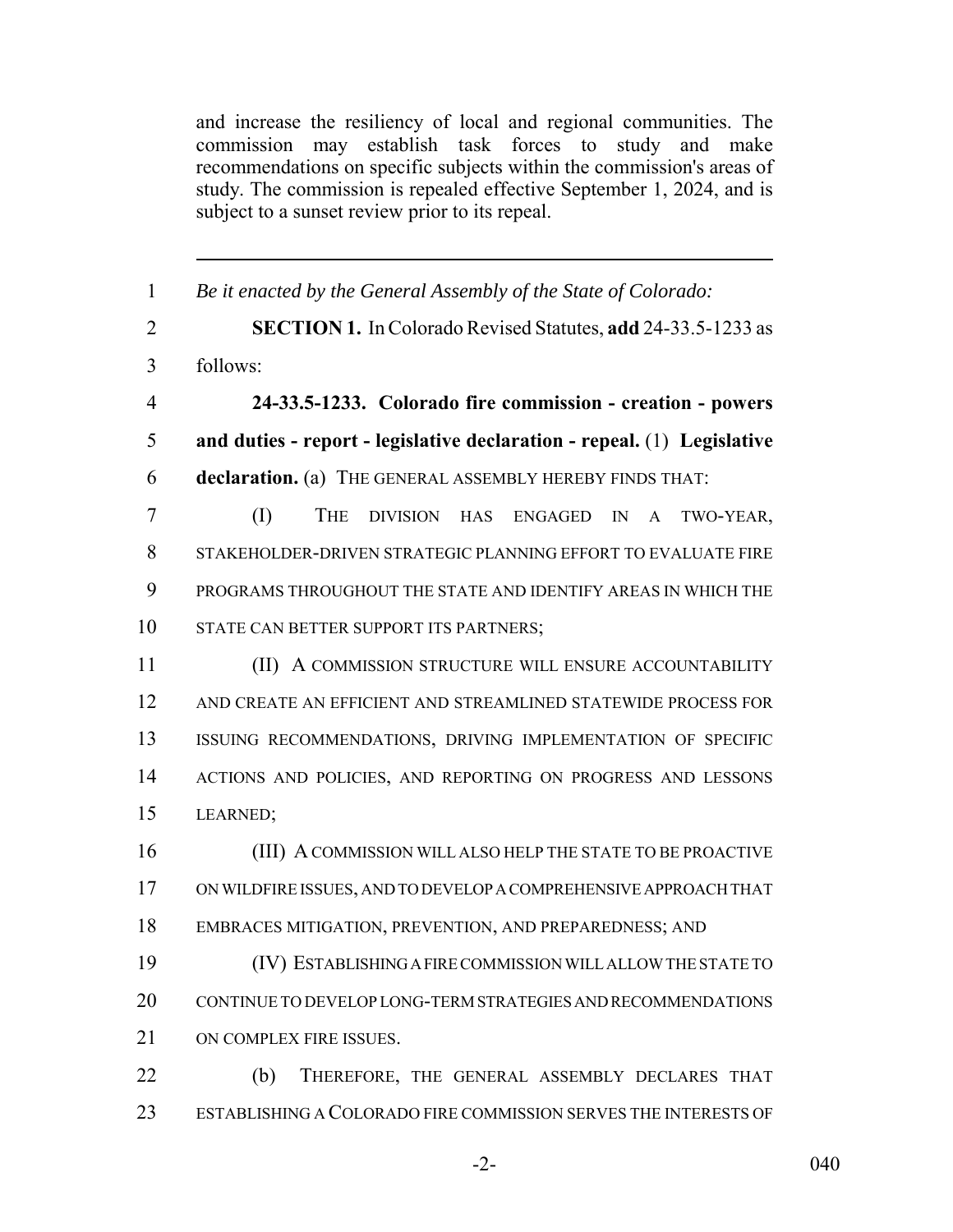THE STATE AND LOCAL COMMUNITIES IN DEVELOPING EFFECTIVE STRATEGIES FOR FIRE PREVENTION, MITIGATION, PREPAREDNESS, AND SUPPRESSION.

 (2) **Commission created.** THERE IS HEREBY CREATED IN THE DIVISION THE COLORADO FIRE COMMISSION, REFERRED TO IN THIS SECTION AS THE "COMMISSION".

 (3) **Membership.** (a) THE COMMISSION CONSISTS OF TWENTY-FOUR VOTING MEMBERS AS FOLLOWS:

 (I) THE EXECUTIVE DIRECTOR, OR THE EXECUTIVE DIRECTOR'S DESIGNEE;

(II) THE DIRECTOR, OR THE DIRECTOR'S DESIGNEE;

12 (III) THE CHIEF OF THE WILDLAND FIRE MANAGEMENT SECTION IN THE DIVISION, OR THE CHIEF'S DESIGNEE;

(IV) THE STATE FORESTER, OR THE STATE FORESTER'S DESIGNEE,

15 TO INCLUDE RELEVANT INFORMATION PURSUANT TO SECTION 23-31-316;

(V) THE DIRECTOR OF THE DIVISION OF HOMELAND SECURITY AND

EMERGENCY MANAGEMENT, OR THE DIRECTOR'S DESIGNEE;

(VI) THE EXECUTIVE DIRECTOR OF THE DEPARTMENT OF NATURAL

19 RESOURCES, OR THE EXECUTIVE DIRECTOR'S DESIGNEE; AND

**(VII) EIGHTEEN MEMBERS APPOINTED BY THE EXECUTIVE** DIRECTOR AS FOLLOWS:

**(A) TWO MEMBERS APPOINTED FROM NOMINEES SUBMITTED BY A**  STATEWIDE ORGANIZATION REPRESENTING FIRE CHIEFS, WITH ONE SUCH MEMBER REPRESENTING THE WESTERN SLOPE AND ONE SUCH MEMBER REPRESENTING THE EASTERN PART OF THE STATE;

**(B) TWO MEMBERS APPOINTED FROM NOMINEES SUBMITTED BY A** STATEWIDE ORGANIZATION REPRESENTING PROFESSIONAL FIREFIGHTERS;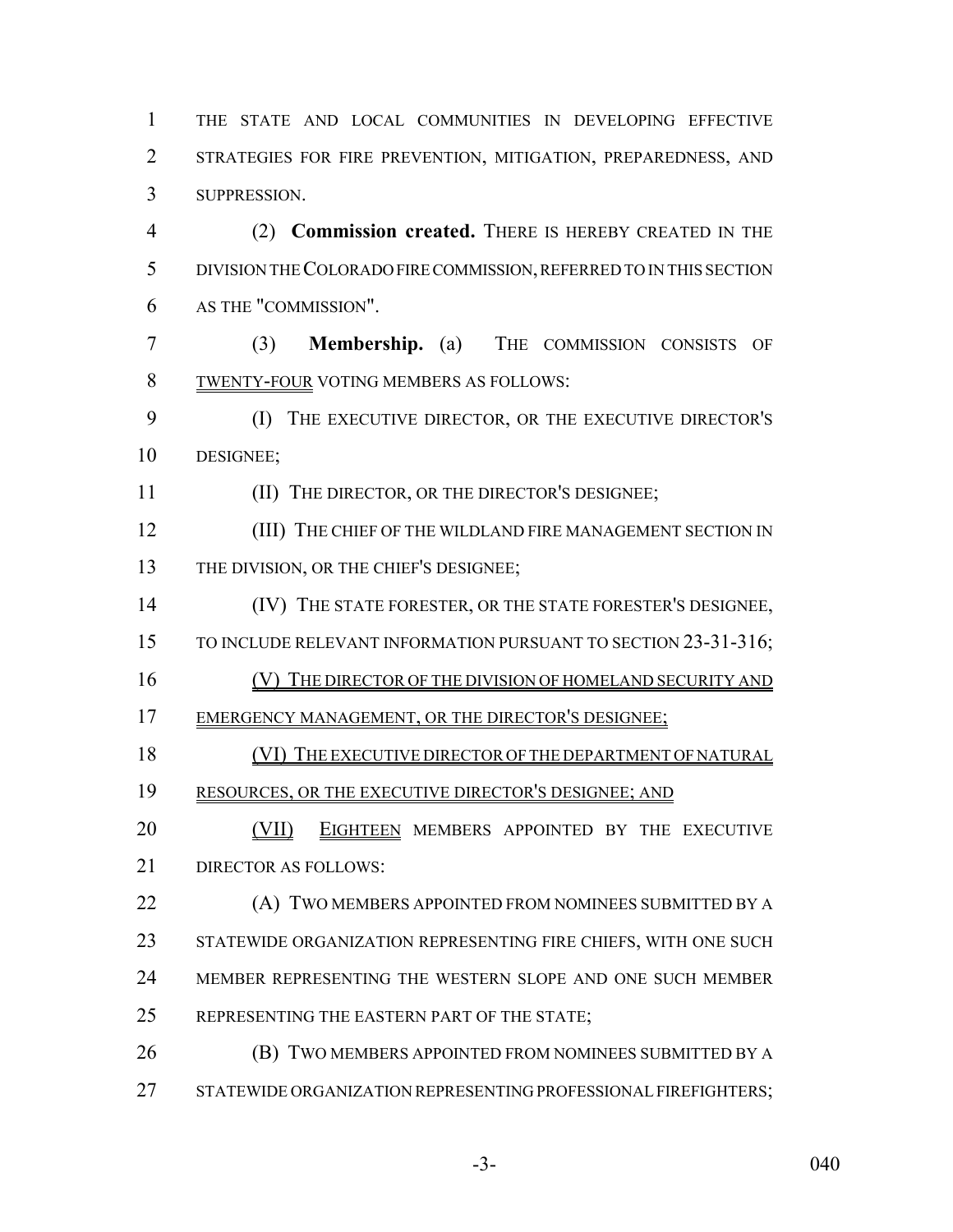(C) TWO MEMBERS APPOINTED FROM NOMINEES SUBMITTED BY A 2 STATEWIDE ORGANIZATION REPRESENTING VOLUNTEER FIREFIGHTERS;

 (D) FOUR MEMBERS APPOINTED FROM NOMINEES SUBMITTED BY A STATEWIDE ORGANIZATION REPRESENTING COUNTY SHERIFFS, WITH AT 5 LEAST ONE SUCH MEMBER REPRESENTING THE WESTERN SLOPE AND AT LEAST ONE SUCH MEMBER REPRESENTING THE EASTERN PART OF THE STATE;

 (E) TWO MEMBERS APPOINTED FROM NOMINEES SUBMITTED BY A STATEWIDE ORGANIZATION REPRESENTING COUNTIES, WITH ONE SUCH MEMBER REPRESENTING THE WESTERN SLOPE AND ONE SUCH MEMBER REPRESENTING THE EASTERN PART OF THE STATE;

**(F) TWO MEMBER APPOINTED FROM NOMINEES SUBMITTED BY A** 13 STATEWIDE ORGANIZATION REPRESENTING MUNICIPALITIES;

**(G) TWO MEMBER APPOINTED FROM NOMINEES SUBMITTED BY A** STATEWIDE ORGANIZATION REPRESENTING SPECIAL DISTRICTS;

**(H) ONE MEMBER APPOINTED FROM NOMINEES SUBMITTED BY A** 17 STATEWIDE ORGANIZATION REPRESENTING EMERGENCY MANAGERS; AND 18 (I) ONE MEMBER OF THE 9-1-1 ADVISORY TASK FORCE

ESTABLISHED BY THE PUBLIC UTILITIES COMMISSION.

20 (b) (I) THE EXECUTIVE DIRECTOR SHALL APPOINT ONE NONVOTING EX OFFICIO MEMBER WHO REPRESENTS A NONPROFIT ORGANIZATION WITH EXPERTISE IN NATIONALLY RECOGNIZED SAFETY STANDARDS.

**(II) THE EXECUTIVE DIRECTOR SHALL APPOINT TWO NONVOTING**  EX OFFICIO MEMBERS WHO REPRESENT WATER PROVIDERS, WITH ONE SUCH MEMBER REPRESENTING THE WESTERN SLOPE AND ONE SUCH MEMBER REPRESENTING THE EASTERN PART OF THE STATE.

(III) THE EXECUTIVE DIRECTOR SHALL APPOINT ONE NONVOTING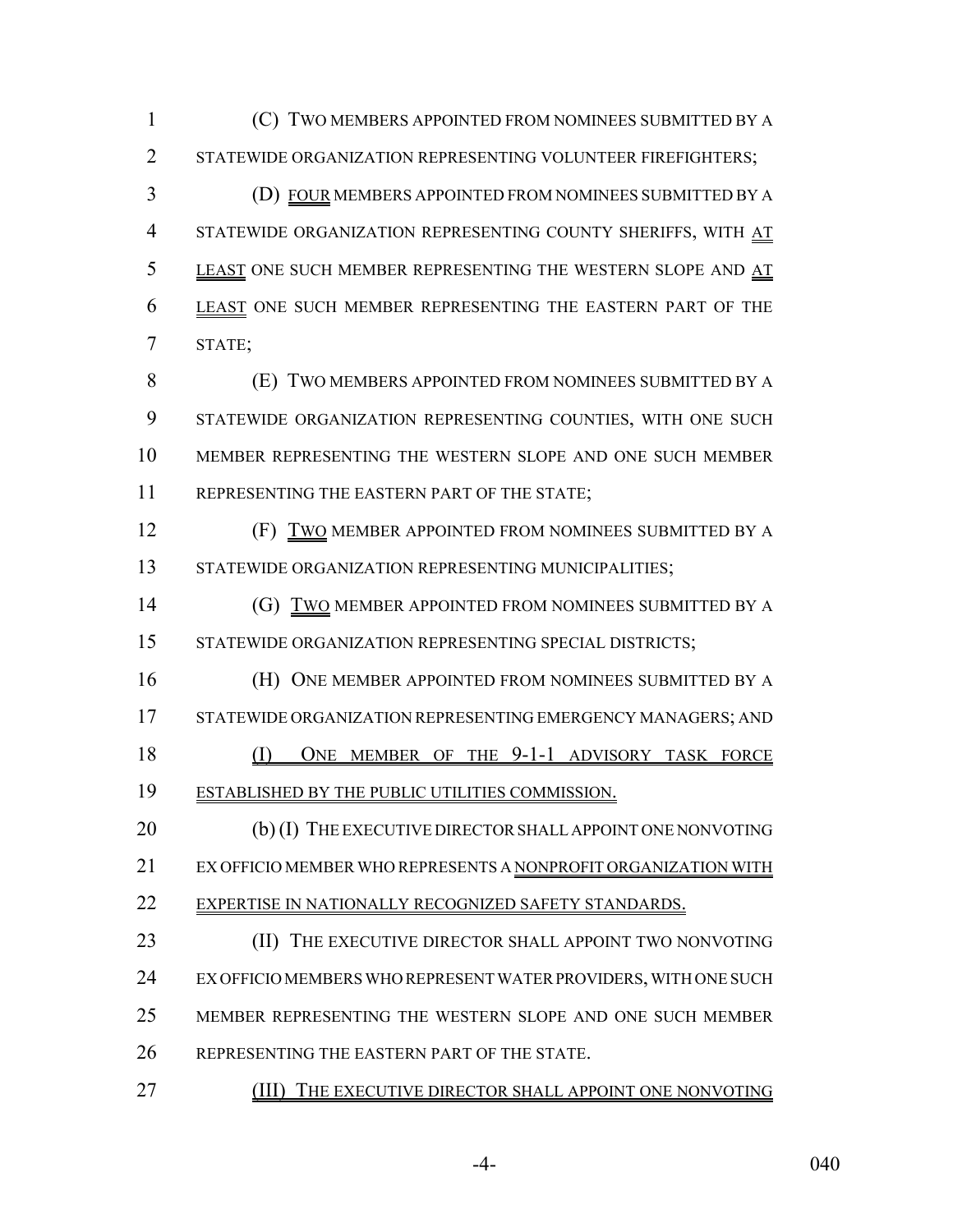- 
- EX OFFICIO MEMBER WHO REPRESENTS THE INSURANCE INDUSTRY.

 (IV) THE EXECUTIVE DIRECTOR MAY, IN THE EXECUTIVE DIRECTOR'S DISCRETION, APPOINT ADDITIONAL NONVOTING EX OFFICIO MEMBERS WITH EXPERTISE IN THE COMMISSION'S AREAS OF STUDY TO AID THE COMMISSION IN FULFILLING ITS DUTIES.

 (c) THE COMMISSION INCLUDES THE FOLLOWING NONVOTING EX OFFICIO MEMBERS:

 (I) ONE REPRESENTATIVE FROM THE UNITED STATES FOREST SERVICE;

 (II) ONE REPRESENTATIVE FROM THE BUREAU OF LAND MANAGEMENT; AND

 (III) ONE REPRESENTATIVE FROM THE NATIONAL PARK SERVICE. (d) THE EXECUTIVE DIRECTOR SHALL MAKE INITIAL APPOINTMENTS 14 NO LATER THAN AUGUST 5, 2019. THE EXECUTIVE DIRECTOR SHALL CONSIDER GEOGRAPHIC REPRESENTATION IN APPOINTING MEMBERS OF THE COMMISSION. THE EXECUTIVE DIRECTOR SHALL ENSURE, TO THE EXTENT PRACTICABLE, THAT THE APPOINTED MEMBERS REPRESENT A BALANCE OF EXPERTISE IN THE AREAS OF FIRE MITIGATION, PREVENTION, PREPAREDNESS, LOCAL COMMUNITY RESILIENCY, AND SUPPRESSION.

20 (e) THE TERM OF APPOINTMENTS IS FOUR YEARS; EXCEPT THAT THE TERM OF EACH MEMBER INITIALLY APPOINTED PURSUANT TO SUBSECTIONS (3)(a)(VII)(C) TO (3)(a)(VII)(F) OF THIS SECTION IS TWO YEARS. A MEMBER MAY BE REAPPOINTED FOR ADDITIONAL TERMS. THE EXECUTIVE DIRECTOR SHALL FILL ANY VACANCY BY APPOINTMENT FOR THE REMAINDER OF THE UNEXPIRED TERM. AN APPOINTMENT TO FILL A VACANCY IS SUBJECT TO THE REQUIREMENTS SET FORTH FOR THE VACANT 27 POSITION IN SUBSECTION  $(3)(a)(VII)$  OR  $(3)(b)$  OF THIS SECTION, AS

-5- 040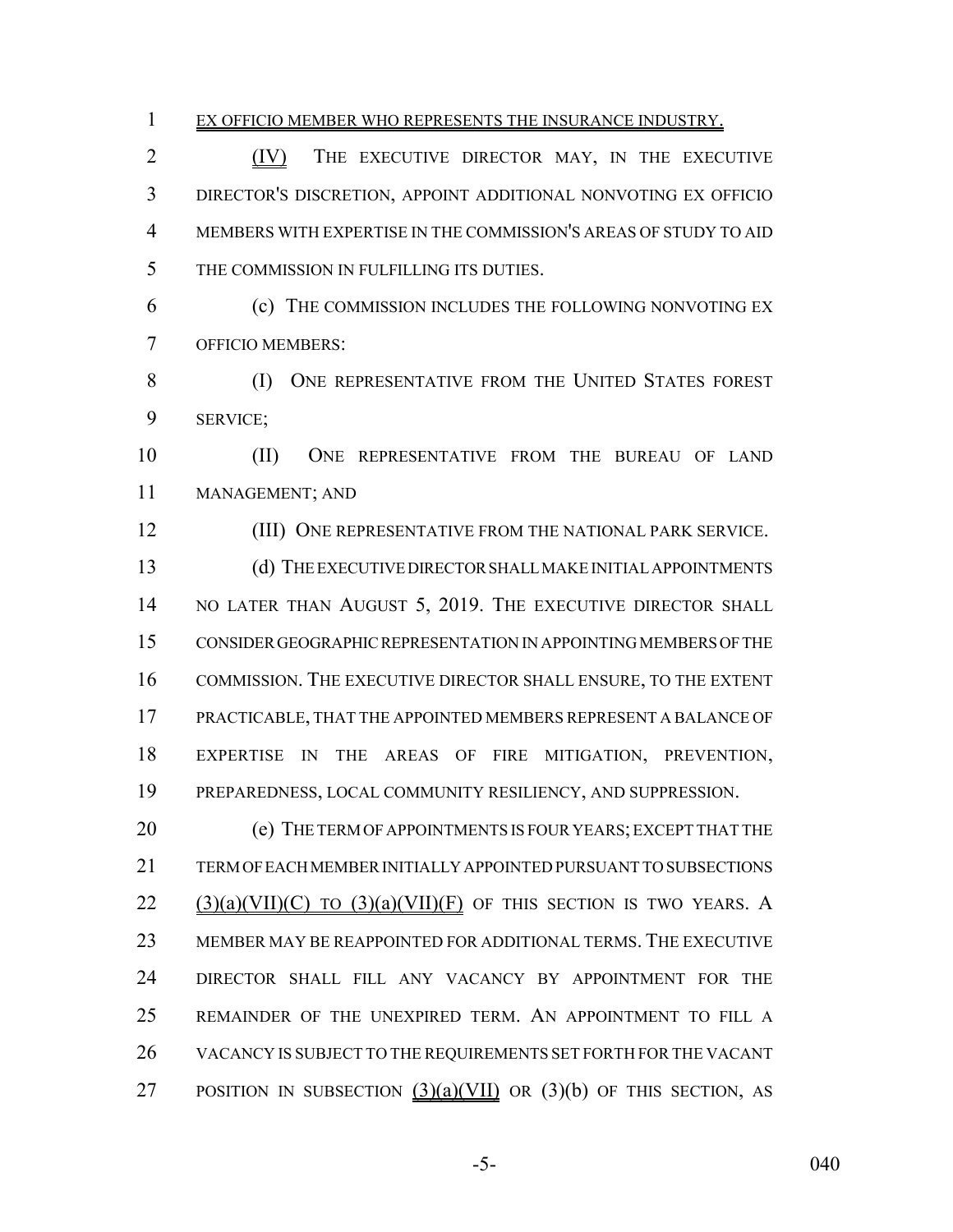APPLICABLE.

 (f) EACH MEMBER OF THE COMMISSION SERVES WITHOUT COMPENSATION, BUT EACH VOTING MEMBER AND EACH EX OFFICIO MEMBER APPOINTED PURSUANT TO SUBSECTION (3)(b) OF THIS SECTION IS ENTITLED TO REIMBURSEMENT FOR ACTUAL AND NECESSARY TRAVEL EXPENSES INCURRED IN THE PERFORMANCE OF HIS OR HER DUTIES AS A MEMBER OF THE COMMISSION.

 (g) THE EXECUTIVE DIRECTOR OR HIS OR HER DESIGNEE IS THE CHAIR OF THE COMMISSION.

 (h) THE COMMISSION SHALL MEET AT LEAST ONCE EVERY THREE MONTHS. THE CHAIR MAY CALL SUCH ADDITIONAL MEETINGS AS ARE 12 NECESSARY FOR THE COMMISSION TO COMPLETE ITS DUTIES.

 (4) **Powers and duties.** (a) THE MISSION OF THE COMMISSION IS TO ENHANCE PUBLIC SAFETY IN COLORADO THROUGH AN INTEGRATED STATEWIDE PROCESS FOCUSED ON THE FIRE SERVICE'S CAPACITY TO CONDUCT FIRE MANAGEMENT AND USE, PREPAREDNESS, PREVENTION, AND RESPONSE ACTIVITIES TO SAFEGUARD LIVES, PROPERTY, AND NATURAL RESOURCES, AND INCREASE THE RESILIENCY OF LOCAL AND REGIONAL COMMUNITIES.

20 (b) IN FURTHERANCE OF ITS MISSION, THE COMMISSION SHALL CONSIDER THE FOLLOWING ISSUES:

 (I) DEVELOPING AN ACCURATE UNDERSTANDING OF COLORADO'S FIRE PROBLEMS, INCLUDING THE NUMBER OF INJURIES AND FATALITIES, OVERALL FIRE LOSSES, AND THE CAUSES AND ORIGINS OF STRUCTURAL AND WILDLAND FIRES;

26 (II) REVIEWING THE CURRENT EMERGENCY FIRE FUND PROGRAM AND PROVIDING RECOMMENDATIONS TO MAKE IT MORE INCLUSIVE OF

-6- 040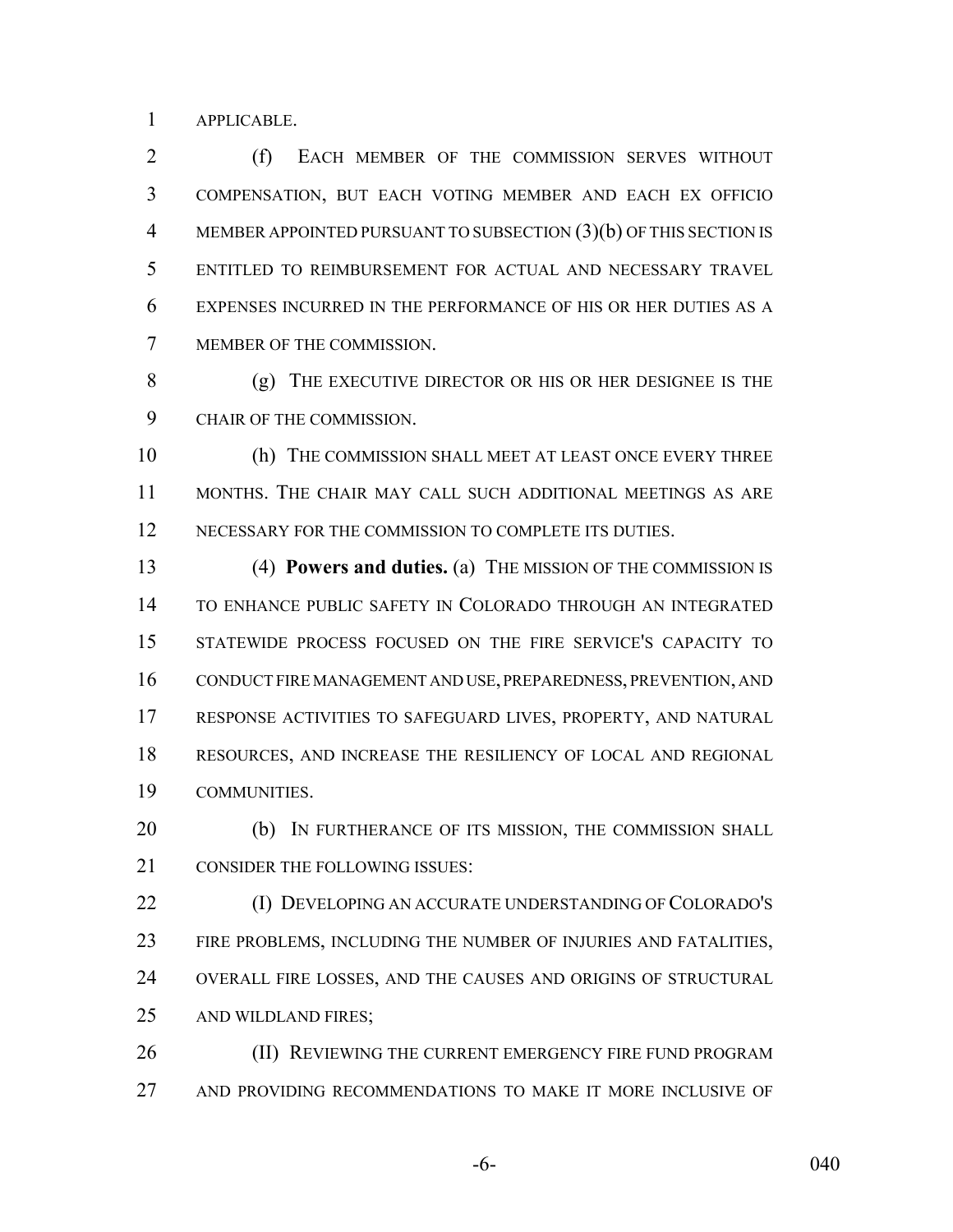COUNTIES THROUGHOUT THE STATE;

 (III) EVALUATING FUNDING MECHANISMS FOR EFFECTIVE RESPONSE TO LARGE FIRES, WITH CONSIDERATION GIVEN TO APPROPRIATE COST-SHARE AGREEMENTS, FINANCIAL CONTRIBUTIONS, MITIGATION AND PREPAREDNESS, MUTUAL AID PARTICIPATION, AND LOCAL ACTIONS AND PLANS;

 (IV) ASSESSING THE CAPACITY OF THE STATE TO PROVIDE EMERGENCY FIRE SUPPORT AND TECHNICAL EXPERTISE TO LOCAL COMMUNITIES;

 (V) DEVELOPING PERFORMANCE MEASURES OF OVERALL RESPONSE EFFECTIVENESS AND IDENTIFYING RECOMMENDED IMPROVEMENT AREAS; (VI) STRENGTHENING REGIONAL AND STATEWIDE COORDINATION OF MUTUAL AID RESOURCES AND INITIAL ATTACK CAPABILITIES FOR FIRES AND OTHER HAZARDS;

 (VII) DEVELOPING BEST PRACTICE RECOMMENDATIONS RELATED TO HIGH-RISK OCCUPANCIES FOR CONSIDERATION BY LOCAL JURISDICTIONS AND COMMUNITIES, INCLUDING RECOMMENDATIONS RELATED TO 18 MINIMUM COOPERATIVE AGREEMENTS AND MUTUAL AID RESOURCES;

**(VIII)** IN COOPERATION WITH THE COLORADO STATE FOREST SERVICE AND OTHER AFFECTED STAKEHOLDERS, DEVELOPING AND PUBLISHING AN ASSESSMENT OF FIRE TREATMENT COSTS AND COST DISTRIBUTION, INCLUDING THE COSTS OF MITIGATION UNDER EMERGENT AND NONEMERGENT CIRCUMSTANCES, RETREATMENT COSTS, AND POST-RECOVERY COSTS;

 (IX) DEVELOPING METHODICAL APPROACHES TO AND RECOMMENDATIONS ON COLORADO'S FIRE SERVICE CONCERNS AND ISSUES; AND

-7- 040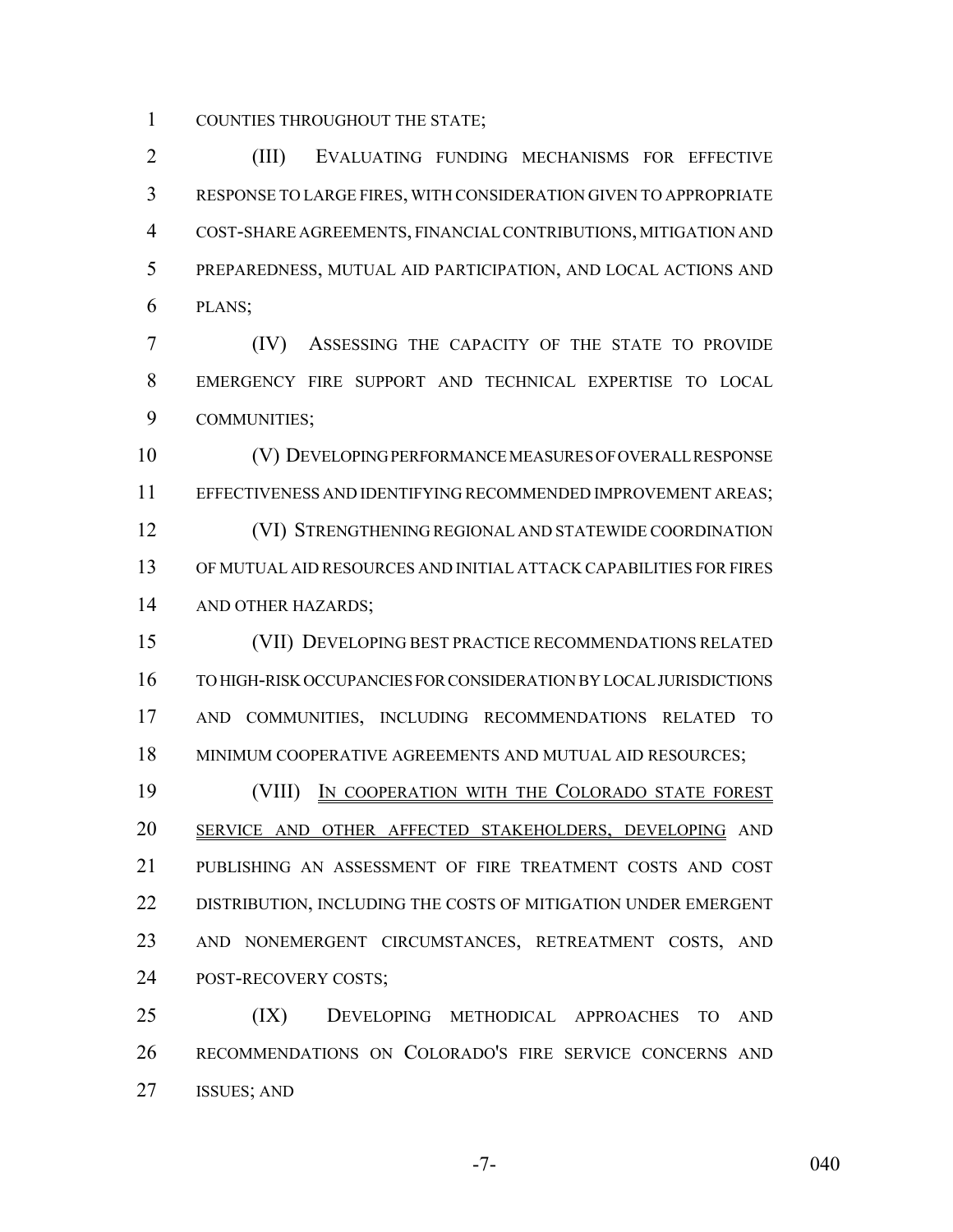(X) FORECASTING UPCOMING FUNDING AND RESOURCE CHALLENGES AND TRENDS THAT AFFECT FIRE SERVICES AND THE ABILITY OF THE STATE AND OF LOCAL JURISDICTIONS TO RESPOND TO FIRE AND MITIGATE HAZARDS IN THE SHORT AND LONG TERM.

 (c) (I) THE COMMISSION MAY ESTABLISH TASK FORCES TO STUDY AND MAKE RECOMMENDATIONS TO THE COMMISSION ON SPECIFIC SUBJECT MATTER AREAS WITHIN THE COMMISSION'S AREA OF STUDY.

 (II) WHEN ESTABLISHING A TASK FORCE, THE COMMISSION SHALL SET FORTH THE PURPOSE OF THE TASK FORCE AND ITS MEMBERSHIP, AREA OF STUDY, DUTIES, AND DURATION.

 (III) THE CHAIR SHALL APPOINT THE MEMBERS OF A TASK FORCE, WITH THE ADVICE AND CONSENT OF THE COMMISSION. THE CHAIR MAY APPOINT INDIVIDUALS WHO ARE NOT MEMBERS OF THE COMMISSION TO SERVE ON A TASK FORCE. MEMBERS OF A TASK FORCE SERVE FOR THE DURATION OF THE TASK FORCE.MEMBERS OF A TASK FORCE WHO ARE NOT VOTING MEMBERS OF THE COMMISSION OR EX OFFICIO MEMBERS OF THE COMMISSION APPOINTED PURSUANT TO SUBSECTION (3)(b) OF THIS SECTION SERVE WITHOUT COMPENSATION AND WITHOUT REIMBURSEMENT FOR EXPENSES.

 (5) **Staff support.** THE DIVISION SHALL PROVIDE OFFICE SPACE, EQUIPMENT, AND STAFF SERVICES AS MAY BE NECESSARY TO IMPLEMENT THIS SECTION.

 (6) **Reports.** (a) ON OR BEFORE AUGUST 31, 2020, AND ON OR 24 BEFORE AUGUST 31 EACH YEAR THEREAFTER, THE COMMISSION SHALL 25 SUBMIT A WRITTEN REPORT TO THE RURAL AFFAIRS AND AGRICULTURE COMMITTEE OF THE HOUSE OF REPRESENTATIVES AND THE AGRICULTURE 27 AND NATURAL RESOURCES COMMITTEE OF THE SENATE, OR ANY

-8- 040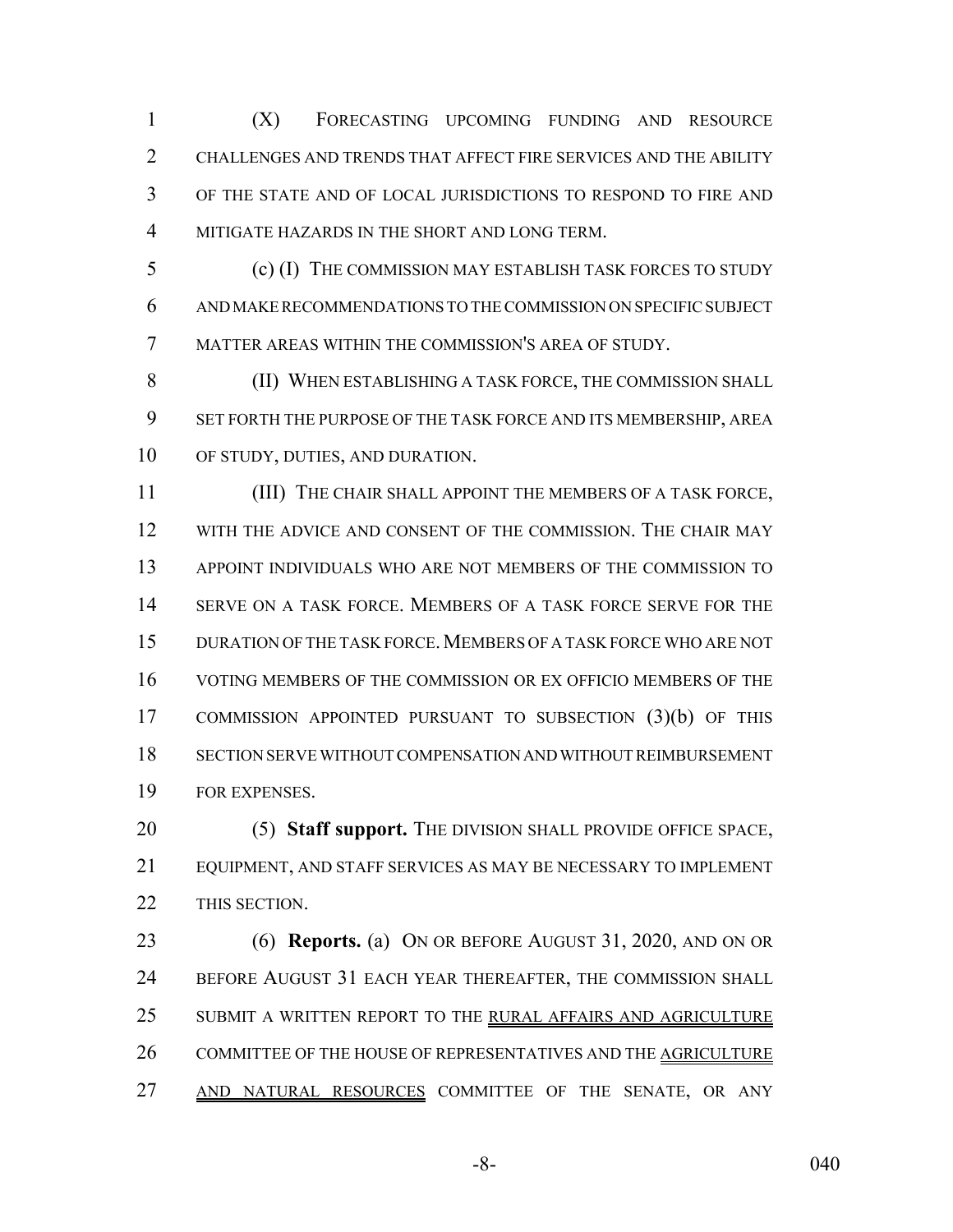SUCCESSOR COMMITTEES. NOTWITHSTANDING THE REQUIREMENT IN 2 SECTION 24-1-136 (11)(a)(I), THE REQUIREMENT TO SUBMIT THE REPORT REQUIRED IN THIS SUBSECTION (6)(a) CONTINUES UNTIL THE COMMISSION IS REPEALED.

 (b) ON OR BEFORE AUGUST 31, 2020, AND ON OR BEFORE AUGUST 31 EACH YEAR THEREAFTER, THE COMMISSION SHALL REPORT TO THE WILDFIRE MATTERS REVIEW COMMITTEE ON ITS ACTIVITIES AND RECOMMENDATIONS.

 (7) **Repeal.** THIS SECTION IS REPEALED, EFFECTIVE SEPTEMBER 1, 2024. BEFORE ITS REPEAL, THIS SECTION IS SCHEDULED FOR REVIEW IN 11 ACCORDANCE WITH SECTION 2-3-1203.

 **SECTION 2.** In Colorado Revised Statutes, 2-3-1203, **add** 13  $(15)(a)(VI)$  as follows:

 **2-3-1203. Sunset review of advisory committees - legislative declaration - definition - repeal.** (15) (a) The following statutory authorizations for the designated advisory committees are scheduled for repeal on September 1, 2024:

18 (VI) THE COLORADO FIRE COMMISSION CREATED IN SECTION 24-33.5-1233.

 **SECTION 3. Act subject to petition - effective date.** This act takes effect at 12:01 a.m. on the day following the expiration of the ninety-day period after final adjournment of the general assembly (August 2, 2019, if adjournment sine die is on May 3, 2019); except that, if a referendum petition is filed pursuant to section 1 (3) of article V of the state constitution against this act or an item, section, or part of this act within such period, then the act, item, section, or part will not take effect unless approved by the people at the general election to be held in